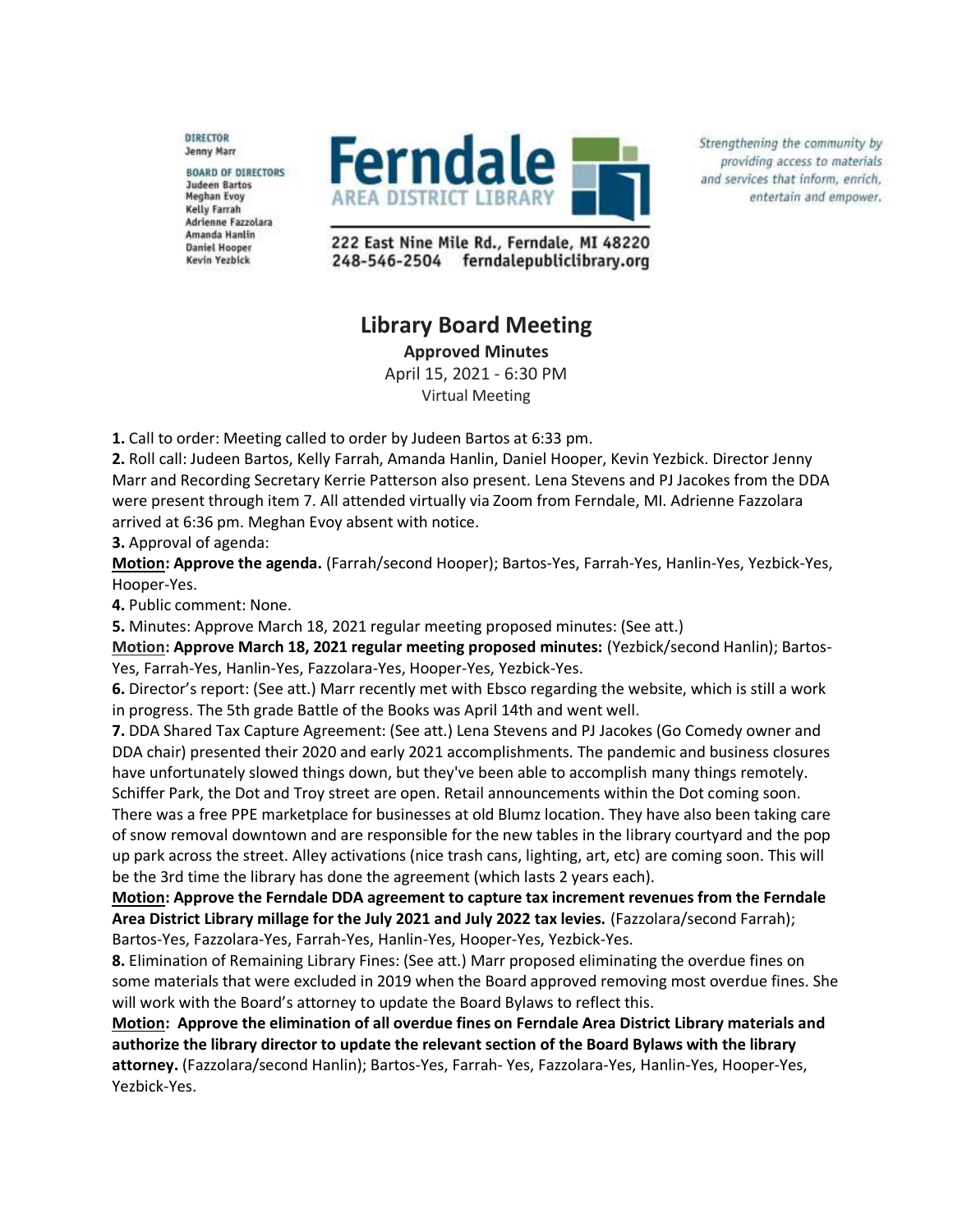**9.** Strategic Focus: (See att.) Marr provided for discussion, a document she and staff member Jeff Milosevich have worked on to highlight the library's strategic focus. This was a first draft meant to guide conversation and generate feedback from the Board. She will utilize the feedback to make changes and provide the board with another draft.

10. FY 2022 Draft Budget: (See att.) Budget hearing will be May 20<sup>th</sup>, and Marr presented a draft budget based on the information she has to date. As more data becomes available, she will continue to prepare the budget for the public hearing and solicit feedback from the finance committee and the full board as needed. Marr will correct error noted by Yezbick.

**11.** Ideation Orange Exterior Building Proposal: (See att.) Marr presented proposed design plans from Ideation Orange and Designstruct. The design plans were for exterior lighting, building signs,

landscaping, and artwork on the building. After discussion, the Board agreed to move forward with signage and lighting plans, and landscaping and to hold off on other items until after this phase has been completed. Marr will solicit feedback from the board through the finance committee as the projects progress.

**Motion: Approve the Exterior Design proposal for an amount not to exceed \$220,000 from Ideation Orange and DesignStruct, to be supervised by the finance committee.** (Fazzolara/second Hooper); Yezbick-Yes, Hooper-Yes, Hanlin-Yes, Fazzolara-Yes, Farrah-Yes, Bartos-Yes.

**12.** Acceptance of expenditures and finance reports for the month of March: (See att.) Marr will correct error noted by Yezbick.

**Motion: Accept the expenditures and finance reports for the month of March.** (Hanlin/second Farrah); Bartos-Yes, Farrah-Yes, Fazzolara-Yes, Hanlin-Yes, Hooper-Yes, Yezbick-Yes.

**13.** Committee reports:

**A.** Art & Exhibitions: No report.

**B.** Friends of the FPL: Met last Monday. The Book It To Your Couch 5k ended. One person read 13,000 pages, and there was a good diversity of participants. Prizes are in the works. They're working on the cookbook and are in need of more recipes.

**C.** Equity, Diversity and Inclusion: Hanlin provided verbal report of the committee's activities to date including recruitment of potential participants and outreach to local community groups for suggestions. The committee will move forward with preparing a recommended charter and seeking out training resources and ideas.

- **D.** Finance: No report.
- **E.** Personnel: No report.

**F.** Schools: As mentioned earlier, the Battle of the Books took place and Marr and Jordan will continue to reach out to Superintendent Bazzi and school faculty.

**14.** Committee membership appointments as needed: None.

**15.** Review action items:

**A.** Marr will continue budget preparations.

**B.** Marr will secure signatures on the DDA/FADL agreement.

**C.** Marr will contact the attorney regarding changes to the bylaws.

**D.** Marr and Milosevich will edit the Strategic Focus document based on board feedback.

**E.** Marr will contact Ideation Orange and DesignStruct to move forward with signage, lighting, landscaping planning.

**16.** Announcements/comments from board members: None.

**17.** Adjourn:

**Motion: Adjourn the meeting at 8:38 pm.** (Hooper/second Yezbick); Bartos-Yes, Farrah-Yes, Fazzolara-Yes, Hanlin-Yes, Hooper-Yes, Yezbick-Yes.